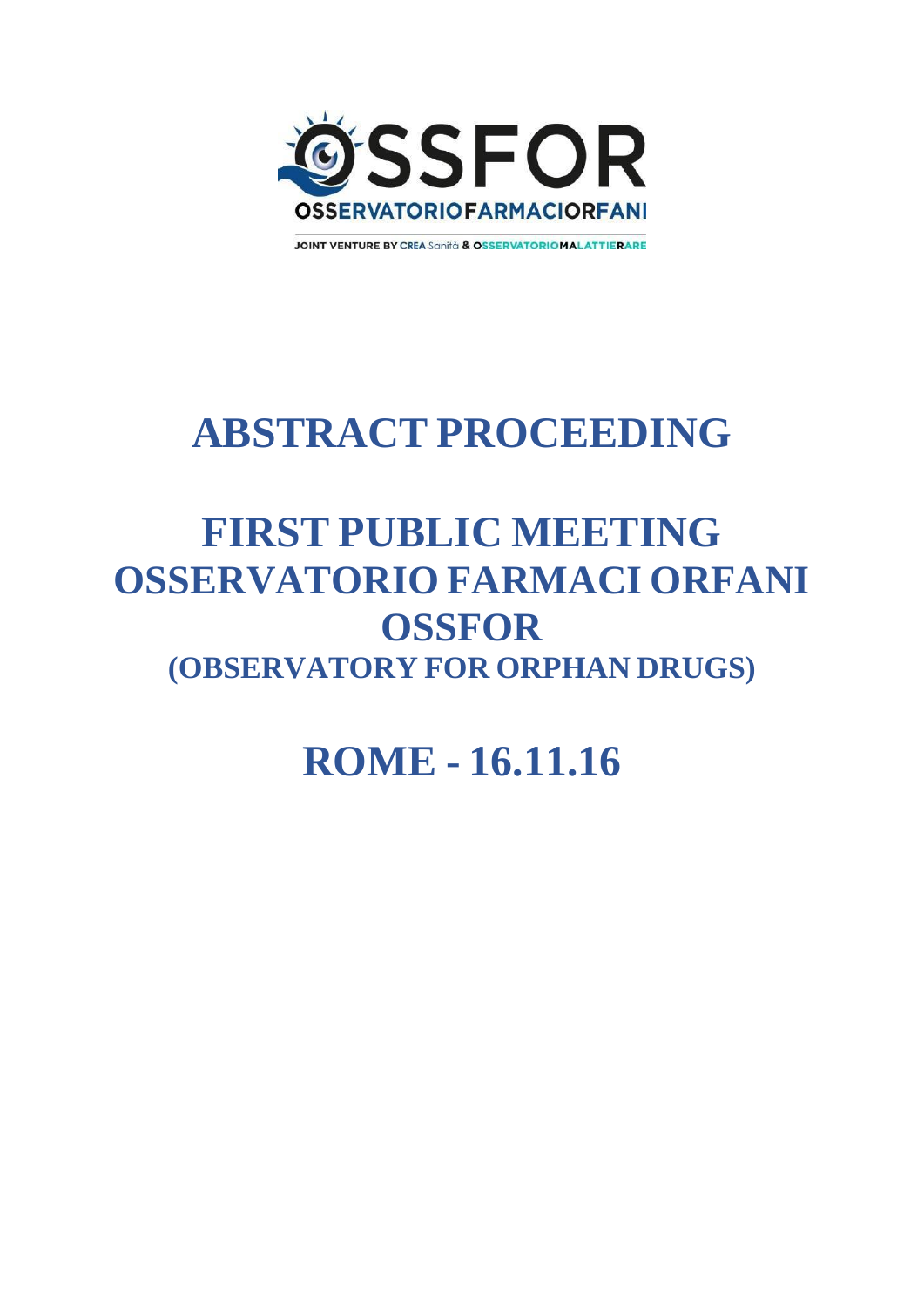

*The sector of Rare Diseases and Orphan Drugs, after years of inattention, is now at the center of a wave of interest, both from the public and private sectors. This has led to an abundance of analysis and studies, an excessive number of meetings and discussion occasions that are not always supported by true technical expertise. In addition, when data and information were quality-relevant, they rarely were able to change the management of the sector because they did not follow concrete initiatives and proposals. The Rare Disease sector is therefore paying the price of this disorganization with slow evolution and a non-optimal programming of the sector. The consequences are felt by the NHS, patients and companies. Therefore there is the need for an initiative that provides reliable data and information and on this basis favors inter-institutional dialogue aimed at defining policies that are really useful for effective governance in the sector.*

**Osservatorio Farmaci Orfani OSSFOR (Observatory for Orphans Drugs)**

*KEY POLICY MESSAGES OF OSSERVATORIO FARMACI ORFANI OSSFOR* 1. In-depth knowledge of epidemiology and the needs of rare patients must become a priority of health policies in order to anticipate needs and to govern the system.

2. The efficiency and effectiveness of orphan drugs and other related technologies must be rigorously demonstrated, but patients should have rapid access to therapies to limit the health and human costs of late treatment.

3. Orphan drugs should be evaluated from a pharmaco-economic point of view, like any other drug, but with dedicated methodologies suited to their peculiarities, ensuring an adequate return of investment and sustainability of the system over time.

4. The use of orphan drugs should be optimized to maximize their health return by coordinating therapy within a comprehensive management process, taking into account all the social and health needs of the patient.

5. Regional policies must ensure that healthcare companies can support the economic impact of rare diseases, regardless of the different prevalence at local and regional level.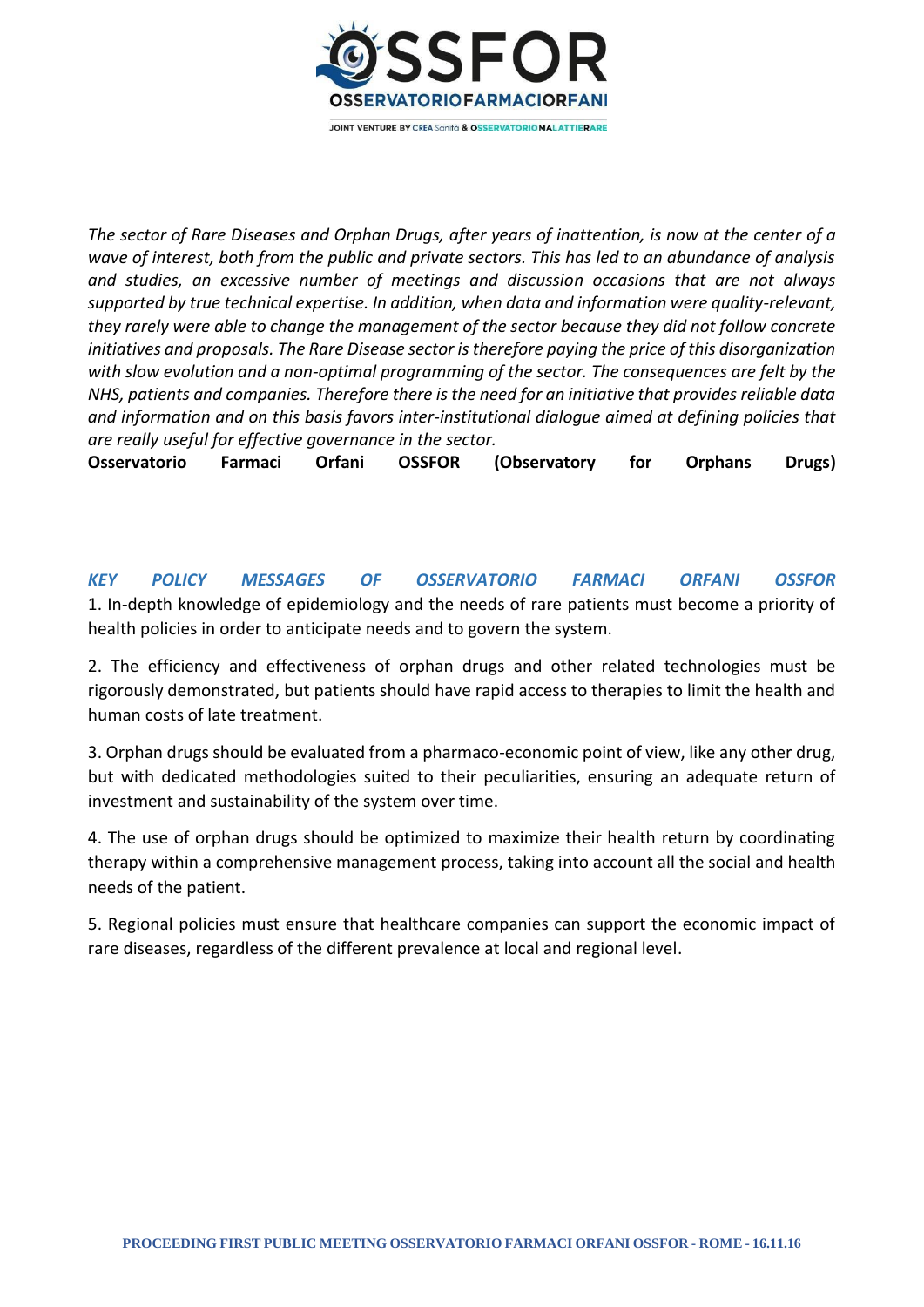

## **OSSERVATORIO FARMACI ORFANI (OBSERVATORY FOR ORPHAN DRUGS) OSSFOR**

OSSFOR is the first center of studies and think tank dedicated to the development of innovative policies for the governance and sustainability of the treatment sector for rare diseases. It was born in 2016 by a joint initiative of the research center C.R.E.A. Sanità (Consortium for Research in Economics Applied to Healthcare) and the OMAR Observatory for Rare Disease, a journal, with the aim of filling the gap in knowledge and information in the sector, as well as promoting open and direct confrontation between institutions and key stakeholders.

The vision of OSSFOR is a rare disease management system perfectly integrated into the National Health System and regional ones through dedicated pathways. A system in which the use of therapies can be optimized in order to maximize the return on health by offsetting the important investments needed to support it. A system in which orphan drugs are properly evaluated but which provides for patients to have quick access to therapies thus limiting the health and social costs of late therapy.

OSSFOR's mission is to foster synergy between the institutional, political, academic and business worlds through an open discussion to identify the strategies to be implemented. The basis of this discussion is the economic analysis of the impact of rare diseases and the evaluation of orphan drugs and the information the Observatory is committed to generating with continuity. In particular, OSSFOR intends:

1. Aggregate and systematize existing information on Rare Diseases and Orphan Drugs

2. Conduct own research activities in order to systematically generate analyzes, studies, insights, information, and data, useful to stimulate the technical-political discussion 3. Represent a real think-tank or a place of active discussion among all industry stakeholders

4. Systematically propose organizational solutions and legislative or normative initiatives for the optimal management of the orphan drugs and rare diseases sector

The research will therefore be ample with the aim of providing an organic picture of the industry. The research work will eleborate an annual report with a first section that will be replicated year after year by providing continuity in the provision of data and information, and a second section that will address themes that will be subject to specific annual focus.

*The OBSERVATORY operating model will explicitly be inspired by the experience of the most important Anglo-Saxon THINK TANK.*

At the beginning of each year, a specific theme to be addressed will be selected on which the Observatory will carry out research activity and will publish a focus within the annual report and, in the process, several positioning documents. The results of this activity will be debated with the institutions by alternating between open and closed roundtables to advance national, regional and national policy.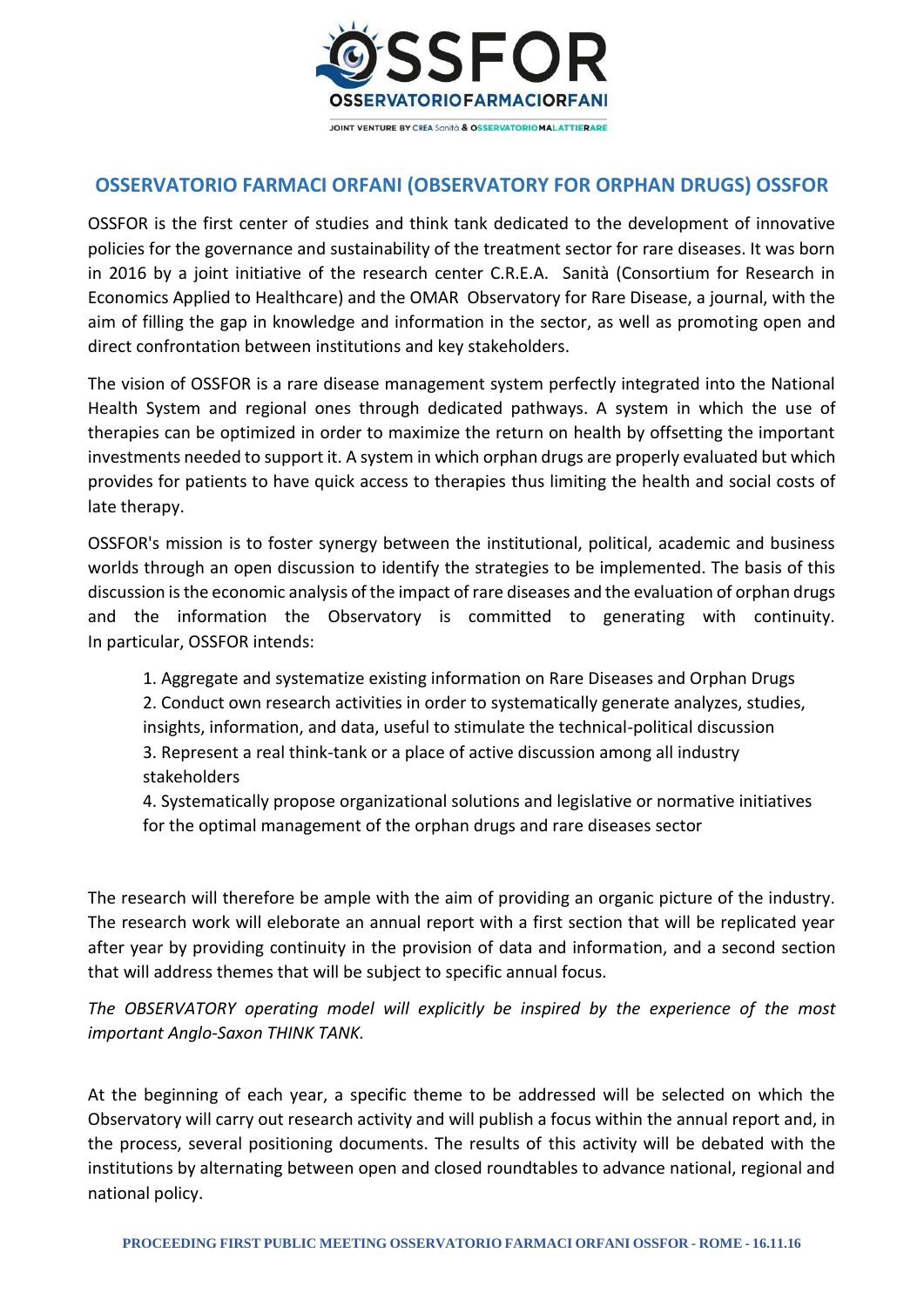

Closed-door meetings with only institutional decision-makers will have the objective of facilitating an open discussion free from the weight of communication on issues that will be questioned. Roundtables will progressively expand to all industry stakeholders to foster an operational debate around the issues dealt with during "closed-door" meetings and disseminate the results of research conducted during the year.

The ultimate objective of the annual activity of the Observatory is to reach the proposition of organizational solutions and legislative or normative initiatives aimed at optimizing management of the orphan drugs and rare diseases sector.

The Observatory for Ophan Drugs is funded through an annual and unconditional contribution from the largest number of companies involved in the research and development of orphan drugs. The extreme "parcelling" of the lenders is the utmost guarantee of independence and impartiality with respect to the lenders themselves and the institutions.

Reports, analyzes, preparatory documents, organizational and regulatory proposals and any other documents ellaborated and produced by the Observatory will be made public through the publication on [www.osservatoriofarmaciorfani.it](http://www.osservatoriofarmaciorfani.it/)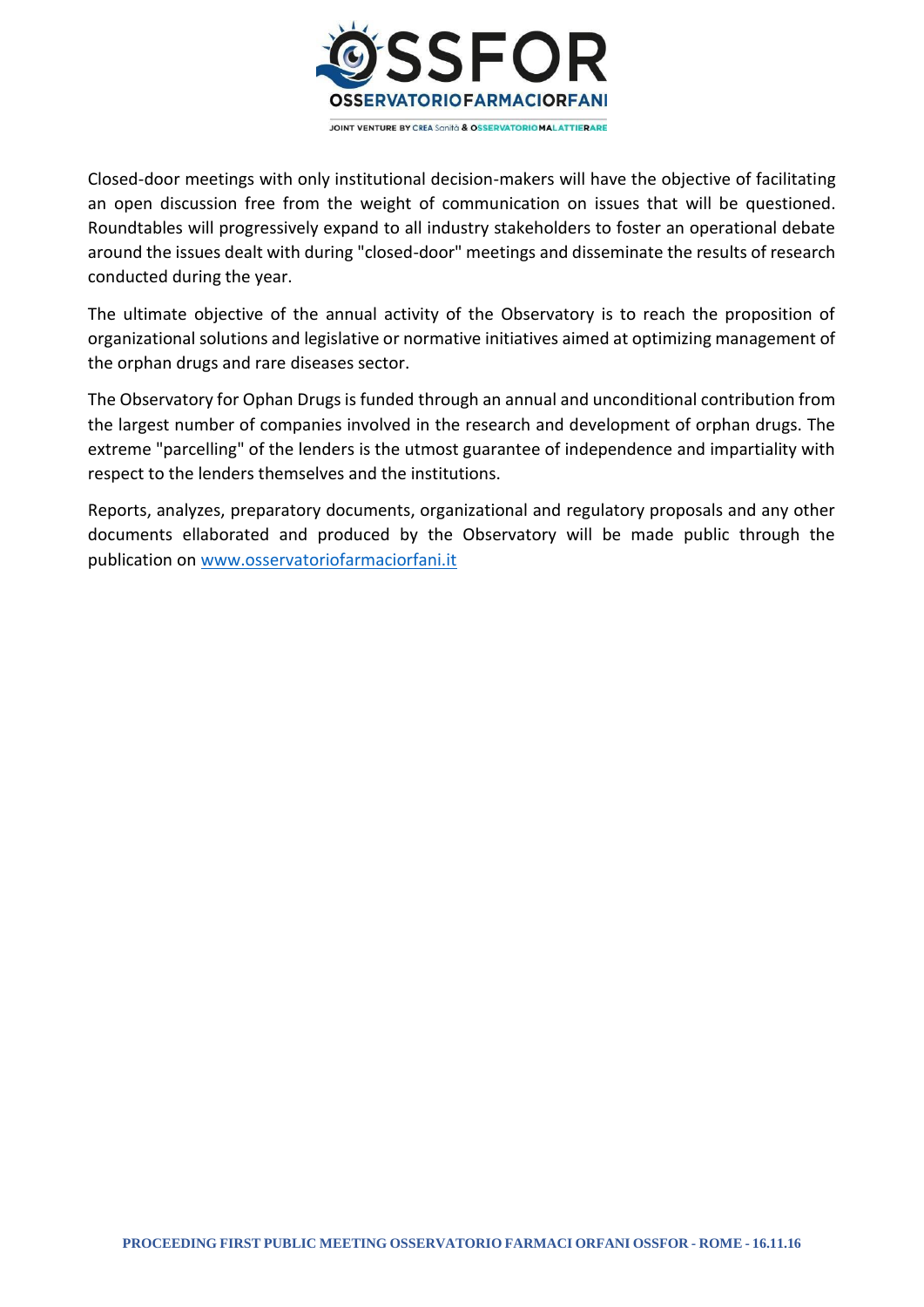

## **ABSTRACT "ECONOMIC ANALYSIS OF THE IMPACT OF RARE DISEASES AND CRITERIA FOR EVALUATION OF ORFANIC DRUGS"**

Rare Disease is an important test for health services: both in terms of ethical aspects that imply being able to cope with the needs of a fragile and numerically small population, as well as for the challenge to the organization of assistance, called to respond in a strongly individualized manner.

At the institutional levels all of this is known, starting with the Council of Europe which issued the J Recommendation of 8 June 2009, urging Member States to elaborate and adopt, within their health and social systems, national plans and strategies for rare diseases. In Italy, the National Rare Disease Plan has been approved only on 16 October, 2014 at the State-Regional Conference , although already since 2001, to allow national and regional planning of measures to protect people suffering from rare diseases and to carry out their surveillance with the approval of the Decree of the Minister of Health 279 the National Network of Rare Diseases was established for the prevention, surveillance, diagnosis and therapy of rare diseases.

The objective of the Plan is to develop an integrated, global and medium-term strategy for rare diseases, centered on the needs of the person and family and defined with the involvement of all stakeholders, taking into account the experiences already gained. The foregoing, however, does not suppose to have come to the end of the path that, by contrast, has just begun.

Ultimately, it appears obvious that rare disease is a priority public health issue that needs to be tackled by taking decisions based on scientific evidence both on the epidemiological and the clinical side in a "evidence based healthcare" approach.

The starting point can only be the definition of rare disease: as is known a disease "gains the rare qualification" and enters the perimeter of analysis if it has a prevalence of no more than 5 cases per 10,000 inhabitants.

Obviously it is a starting point that opens up other research questions: e.g. how many rare diseases are there actually and how do they distribute by prevalence of their pathologies? How much do they cost? etc ...

These questions are, however, extremely complex and difficult to give a clear and unambiguous answer.

With the above objectives, C.R.E.A. Sanità has devoted both to organizational and cost analyzes within the rare diseases sector.

Through regional and corporate collection of data, it was possible to find that there is no information infrastructure capable of rendering the phenomenon of rare diseases globally intelligible and therefore governable. (Second Report on the Organizational and Management Models of Rare Disease Support Networks, C.R.E.A. Sanità, Federasanità, ANCI, Recordati).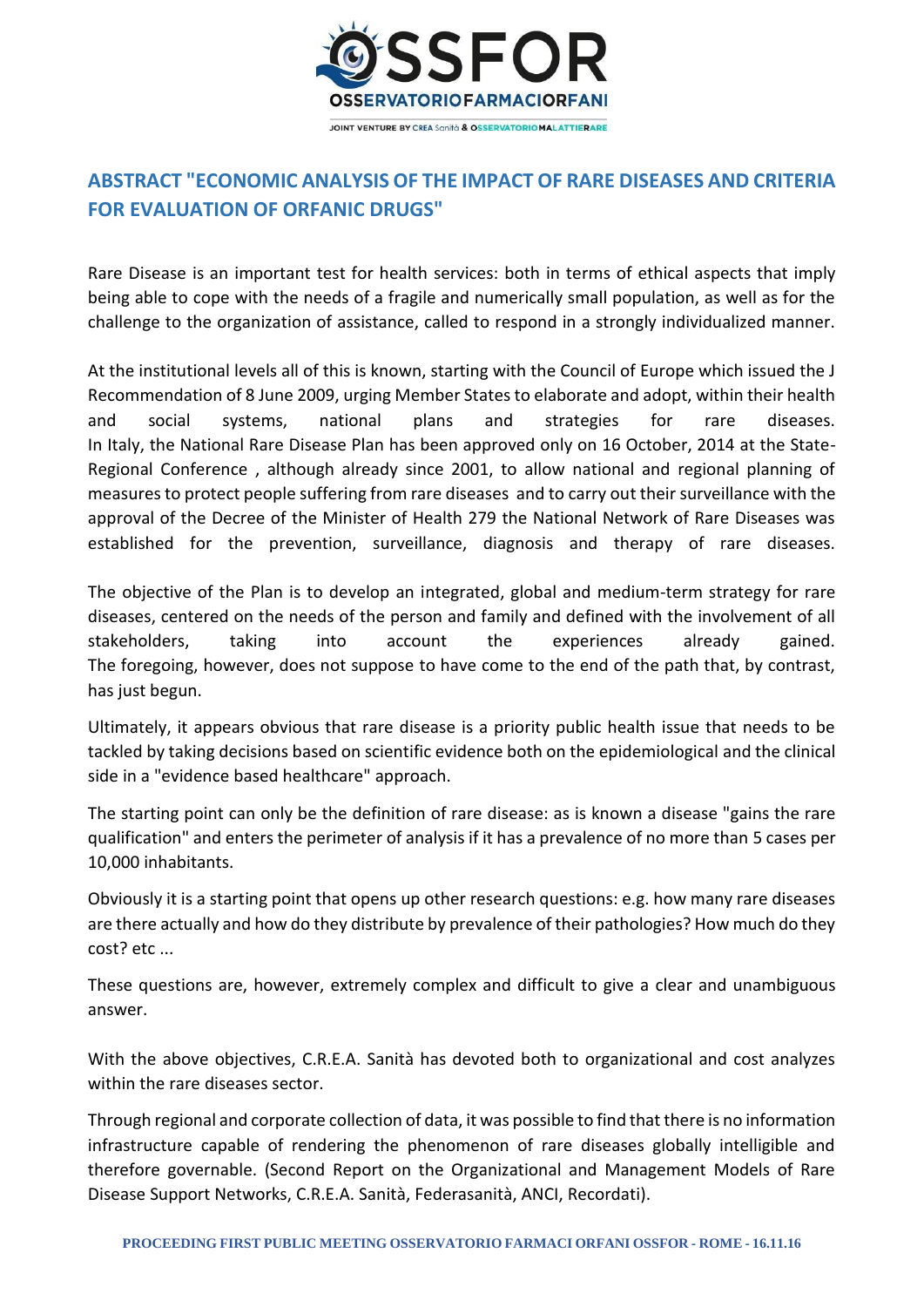

For example, there is a considerable difficulty for healthcare companies to quantify the burden of rare disease assistance: as a proof of this, there is a lack of ability at local level to quantify the number of patients in local healthcare or however, the pertinent cases in of the Centers of reference.

Likewise, more or less missing, is a preferential process for upgrading and granting exemptions for rare diseases, delaying the actual taking charge of the same.

We can observe how the planned and implemented information infrastructure at the regional and local level is in fact more clinical than organizational: although the clinical aspect is a "necessary condition" for every reasoning, without a clear project of taking charge of social-health burden, the mandate of the European recommendation can not be said to be completely met.

Even as regards to the economic and financial aspects, one can observe how the information on the impact of rare disease patients on healthcare budgets is deficient: many local health agencies complain about the difficulty of having detail information, except for some pathologies. In other words, although local health agencies identify the issues related to the costs and funding of rare diseases as extremely important, they do not have the ability to govern the problem, however, lacking knowledge of the specific costs incurred.

An important consequence of this is that the issue of financial risk transfer is not addressed either regionally or locally, implying potential resource shortages to meet the needs expressed by the population with rare diseases.

C.R.E.A Sanità then carried out an analysis of the administrative databases of the Lombardy Region, with various objectives including the research, at least in part, of the above mentioned shortcomings.

In practical terms, the first objective was to estimate the consistency of rare disease patients with exemption and their characterization.

An analysis of consumption profiles and the absorption of resources of rare disease patients followed. From these analyzes, a prevalence of rare disease ranged from 0.46%: 0.53% for females and 0.39% for males.

It seems to be important to note that this is underestimated because it does not include rare disease patients who have no exemption code as well as those that are not exempt (e.g. because they have a "stronger" exemption than that for income, or have decided to not ask for it). By extrapolating data from the Lombardy Region to the Italian population, with the implicit limits of not considering any regional specificity, it can be assumed that rare diseases in Italy are about 271,000.

The age distribution of rare disease patients shows a peak in adolescent age (10-19) where 11.6% of rare diseases are concentrated and a further peak in 40-49 years where 17.2% of MRs are concentrated.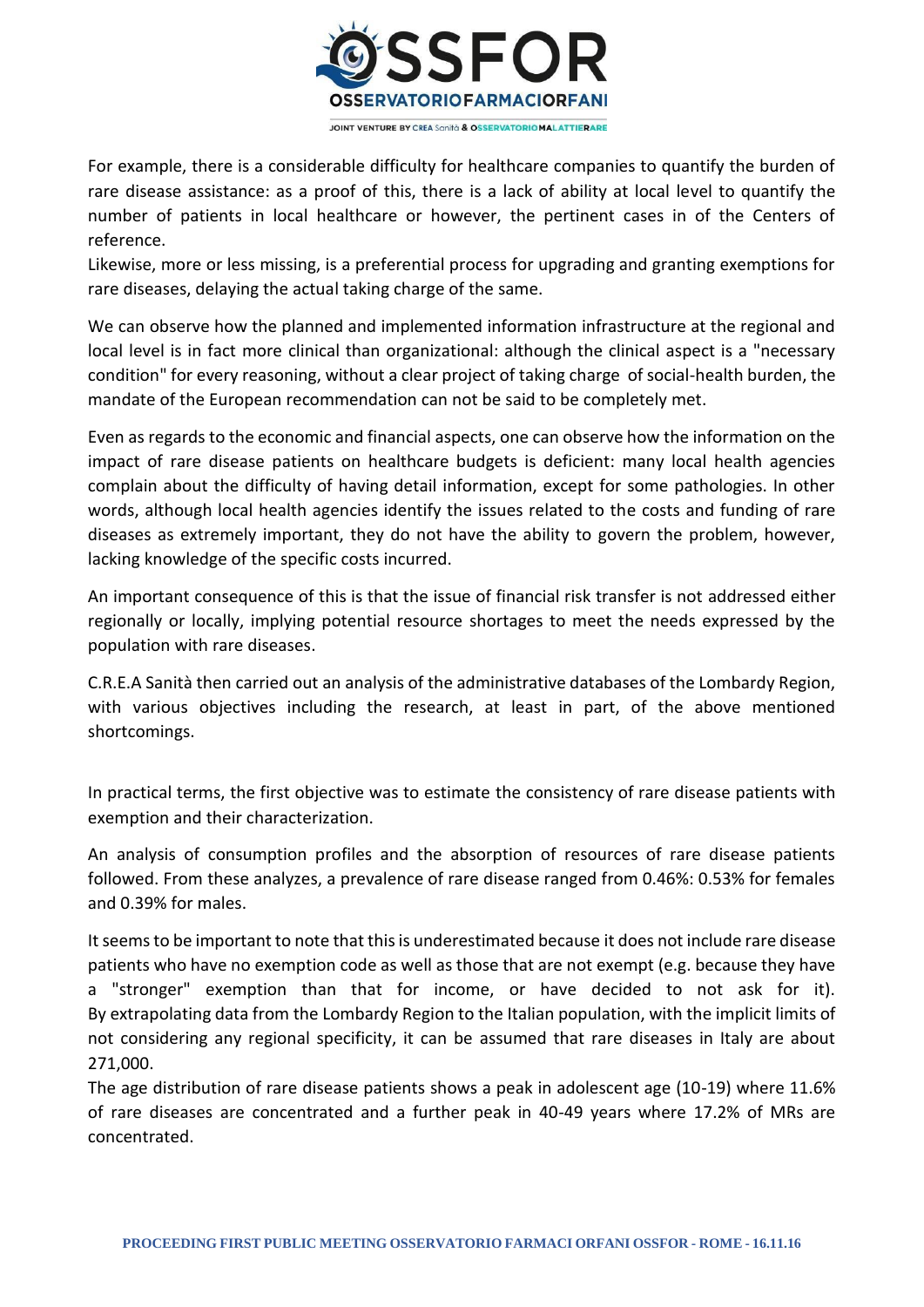



#### **FIGURE 1: DISTRIBUTION FOR RARE DISEASE**

By classifying patients in 4 prevalence groups, the first group based on the European ultra-rare pathology definition and the subsequent 3 in arbitrarily selected classes what emerges is the "fractionation" of pathologies and cases exponentially increases with the prevalence decrease: in the class with a prevalence of major pathology we find over 40% of patients with only 8 rare conditions (exemption codes); at the other extreme, that of patients with ultra-rare diseases, little more than 16% of subjects are concentrated, but divides into 228 different rare conditions.

It is evident that organizational complexity in terms of assistance is strongly correlated with diseases with lower prevalence. The prevalence of ultra-rare diseases, specifically, is 0.08%.

| Fascia                              | di | Distribuzione | $\%$ |
|-------------------------------------|----|---------------|------|
| prevalenza                          |    | dei casi      |      |
| 1-Minore di $0,002\%$               |    | 16,52         |      |
| $2-\text{Tra}\,0.002\%$ e $0.005\%$ |    | 21,43         |      |
| 3-Tra 0,005% e 0,01%                |    | 20,50         |      |
| 4-Maggiore di 0,01%                 |    | 41,55         |      |
| Totale                              |    | 100,00        |      |

#### **TABLE 1: RARE DISEASE DISTRIBUTION FOR PREVALANCE CATEGORY**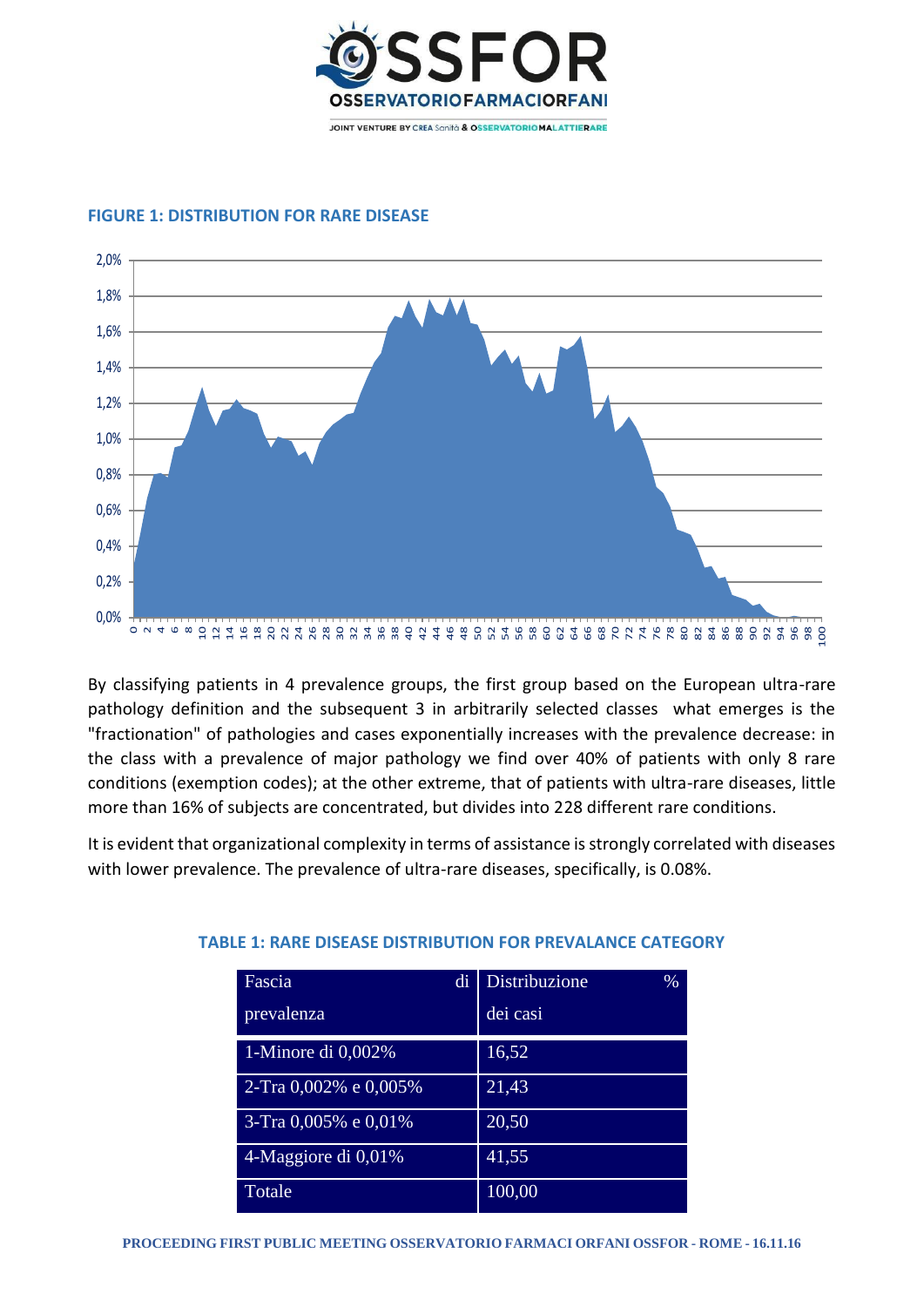

Always by extracting data obtained from Lombardy Region databases and taking into account that the economic estimates that will be described do not represent the actual costs incurred (for some items, such as medicines and services from accredited structures, the actually incurred expenditure is available fom the Region, but for others, such as admissions to public facilities, the theoretical tariffs have been used), it is estimated that a rare disease costs to NHS on average  $\epsilon$  5,006.26 per year, or  $\epsilon$ 1.36 billion, at national level, or 1.2% of health spending.

It should be noted that the impact of a rare disease patient on NHS is in fact in line with that of a patient suffering from tumor or neurological disease, and significantly lower than the average of a patient with a transplant or with renal failure or, HIV; the impact that NHS supports for a rare disease patient instead is higher than the average cost of a patient with gastrointestinal diseases, diabetes or respiratory diseases, metabolic endocrine, cardiovascular and ultimately autoimmune ( $\epsilon$  2,177.9). In other words, a rare disease on average absorbs less of resources for a patient than a chronic disease: the average expenditure for a rare disease patient exceeds the average shared costs of  $\epsilon$  3,168 (average between consumers and non-consumers), as well as that sustained for patients with at least one chronic disease ( $\epsilon$  3,552.8), closer to that of patients with at least two chronic diseases ( $\epsilon$  4,500.2).

The regional-level estimate shown in Figure 2 has been made to according to varying distribution by population age.

It is noteworthy that rare disease and chronic disease outcomes are similar, showing a U-trend: higher in adolescent age, tend to stabilize in adulthood when the disease is presumably under control, and then reinvigorated after the age of 65, age in which the pathology is accompanied by other problems related to aging.



#### **FIGURE 2: AVERAGE EXPENDITURE FOR RARE DISEASE PER REGION**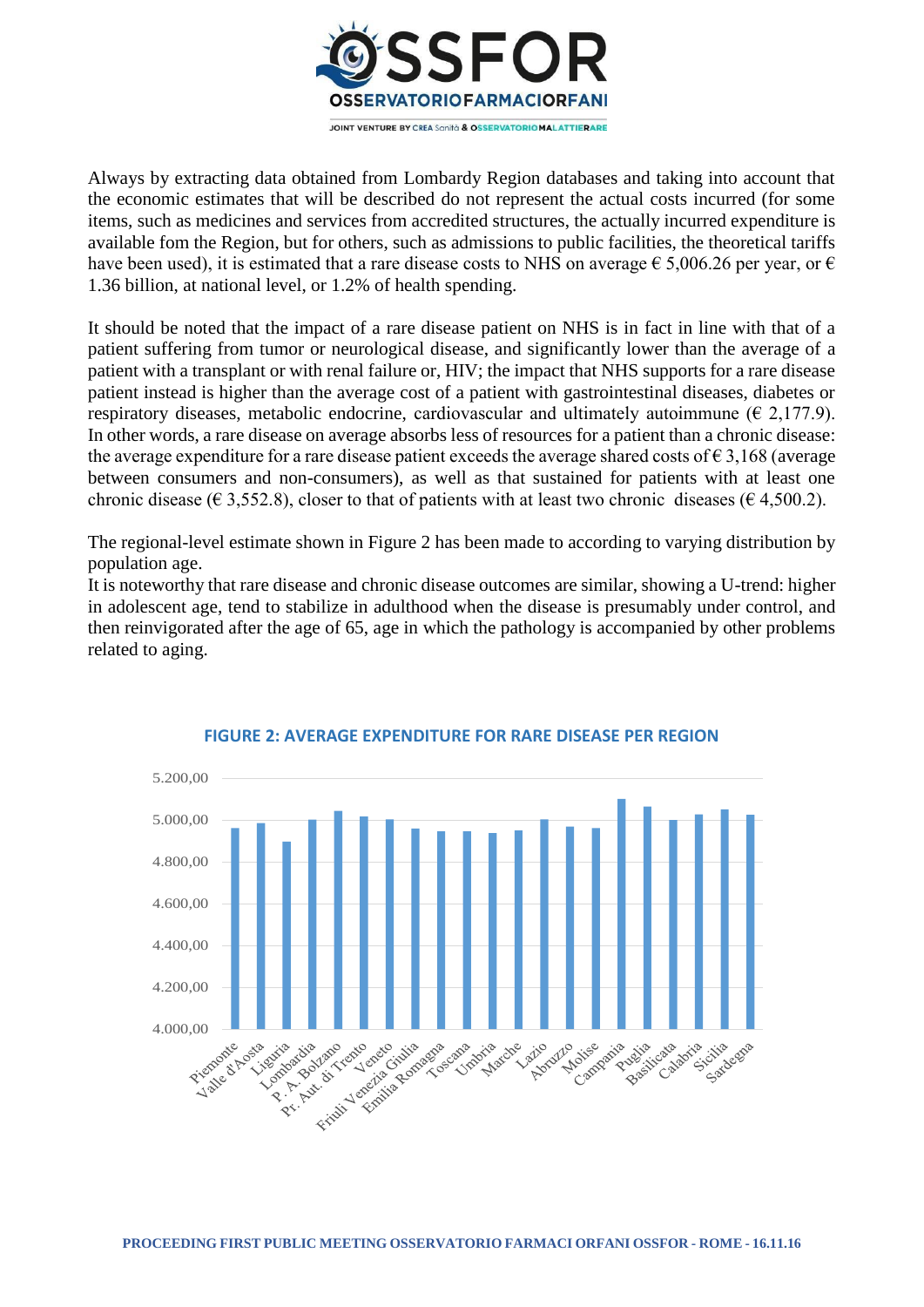

Obviously, the ultimate goal of rare disease policy is not just to provide patient care, but to "defeat" them, finding more effective therapeutic solutions.

From this point of view, research plays a key role and, in this regard, a fundamental sector is certainly the pharmaceutical and the related regulations for orphan drugs.

With respect to the latter, it should be said that in Italy they are significantly incentivized: in addition to the benefits recognized by international regulation other include specific aspects such as the exemption from payback and the "fast track" for the assessment of reimbursement.

But the benefits recognized for orphan drugs are likely to remain on paper as a result of the economic crisis, generally restricting access to the reimbursement of innovative drugs, especially if at high cost, impacts drugs irrespective of whether they are orphaned or not.

On the price of orphan drugs, however, a proper in-depth study is necessary: if it seems reasonable that their value is recognized on the basis of the incremental efficacy produced, and therefore that their cost-effectiveness is tested, one can not forget that, by definition, they are characterized by small markets, and this strongly affects the return on investment. In other words, it is evident that the pathology is rarer, the market potential is less, and a return from investment (despite any public research grants that are recognized), demands that the price is adequate: that may imply A cost-effective relationship that is not comparable to that of large-scale drugs.

The cost-effectiveness of orphan drugs, in the health and especially pharmaceutical policy debate, is frequently discussed.

Not least, a recent Picavet (2015) study shows that approved and reimbursed medicines at European level cost QALY about € 40,000, a value that is certainly comparable to that of non-orphan drugs. At the same time, the study cites how the range in drugs considered is just over  $\epsilon$  6,000 for QALY to nearly € 1,000,000, with a difference of more than 150 times. Such a strong variability may seem unjustifiable, but a deeper insight suggests that it is potentially explained by the epidemiological factor. In other words, the prevalence range of rare diseases may have discards with a difference order of 10,000, which can obviously explain why medicines for very few patients have, with equal benefits, far greater costs than those who have rare but not extremely rare diseases.

A study by Messori et al. (2010) tried to estimate the "premium price" recognized by AIFA to orphan drugs, depending on the number of eligible patients.

The analytical report is estimated in the study:

$$
CAYP = 10,000 + e-0,004NP
$$

where: CAXP = Annual cost per patient NP = Number of patients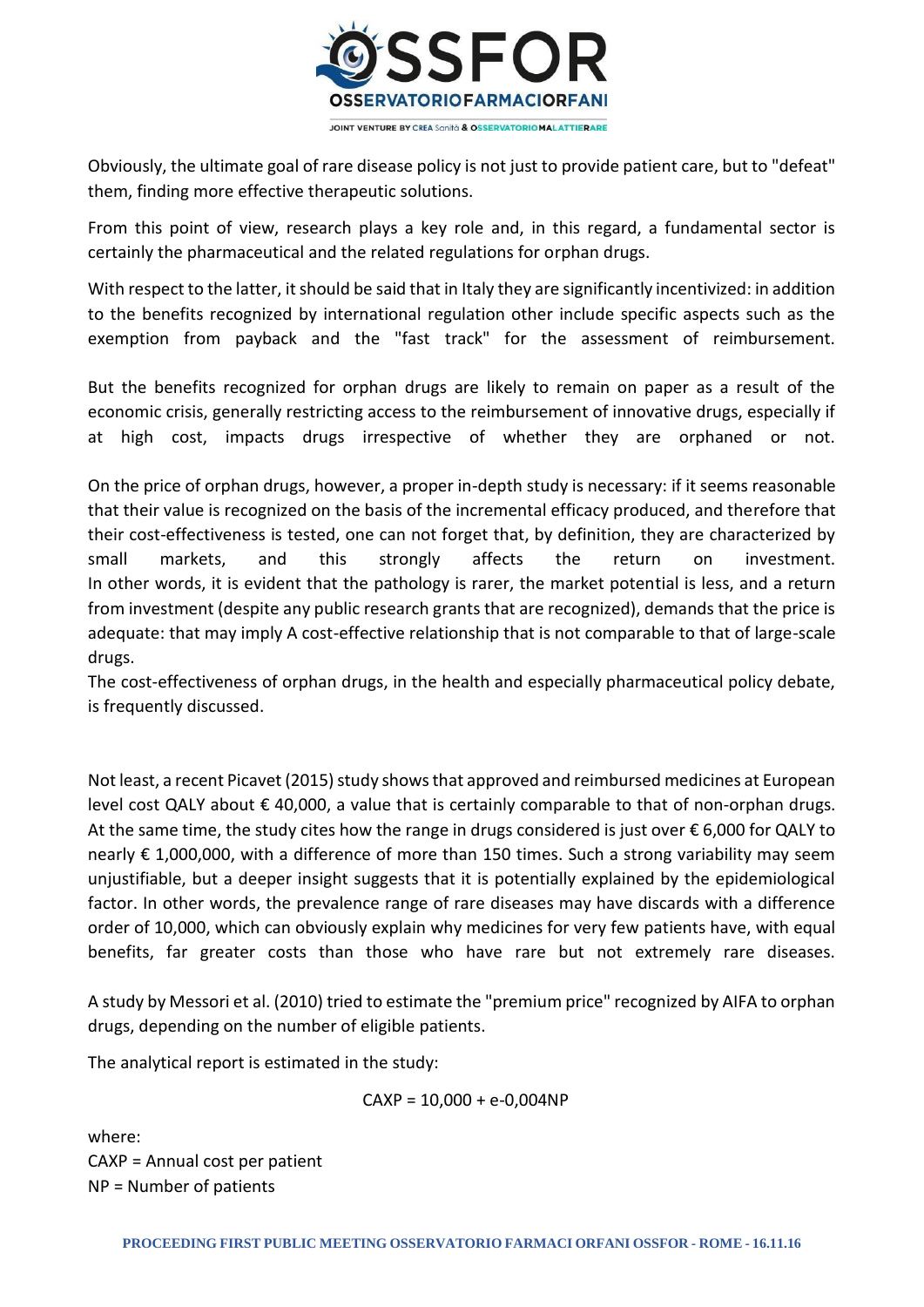

To exemplify, according to the study, in Italy, AIFA would on average consider approving the reimbursement of orphan drugs, recognizing an annual cost per patient of around € 10,000, with a prevalence of> 0.5 per 10,000 inhabitants, or more than 3,000 eligible. But according to the estimated model, for a drug intended only for five patients, AIFA would be willing to accept an annual cost of about € 2,000,000.

Although figures of this magnitude can "frighten", it can in fact be shown that epidemiological differences can explain cost-effectiveness differences, and even that the first molecule would be more profitable for the producer, despite a much lower price.

To justify the first assumption, it should be noted that simplifying and equating the efficacy of the two hypothetical molecules (we hypothesize a benefit of 0.5 QALY annually), in the first case it would cost QALY for €20,000, and in the second of well €4,000.000; despite this, revenues would be  $\epsilon$  30 million annually in the first case and less than  $\epsilon$  10 million in the second. Already in the first case it is doubtful that the molecule can be profitable (i.e. to guarantee return from the investment), but certainly not in the second case.

The "regularity" of the above shows, therefore, that the regulatory agency has actually evaluated orphan drugs, avoiding aprioristic choices. The report also shows how, in such cases as those of orphan drugs, the evaluation largely prevails on distributive (and hence ethical) motivations on the simple cost-effectiveness of technologies.

In other words, the specificity of rare diseases, and hence the epidemiological aspect, explains the strong differences in cost-effectiveness, and indeed requires that the latter criterion be subordinated to the appearance of the achievement of invoices capable of ensuring an adequate return of all investment; without such attention / awareness, the risk becomes to disincentive research, especially for the most rare conditions, or to not give access to therapeutic opportunities for patients.

To make the Italian market still attractive, which, as it is said, is to ensure patient access to innovation, it seems important to report what is an empirical relationship, to build a pricing algorithm that can make benchmarking for the decisions of regulatory authorities, considering inovation (cost-effectiveness), market size (and thus return on investment) and sustainability (although we are aware that the latter, in the case of orphan drugs, is hardly an imminent issue given the number of eligible patients).

The full version of the search is available on: [http://www.osservatoriofarmaciorfani.it/wp-content/uploads/2016/11/OSSFOR\\_RICERCA\\_Polistena-Spandonaro.pdf](http://www.osservatoriofarmaciorfani.it/wp-content/uploads/2016/11/OSSFOR_RICERCA_Polistena-Spandonaro.pdf)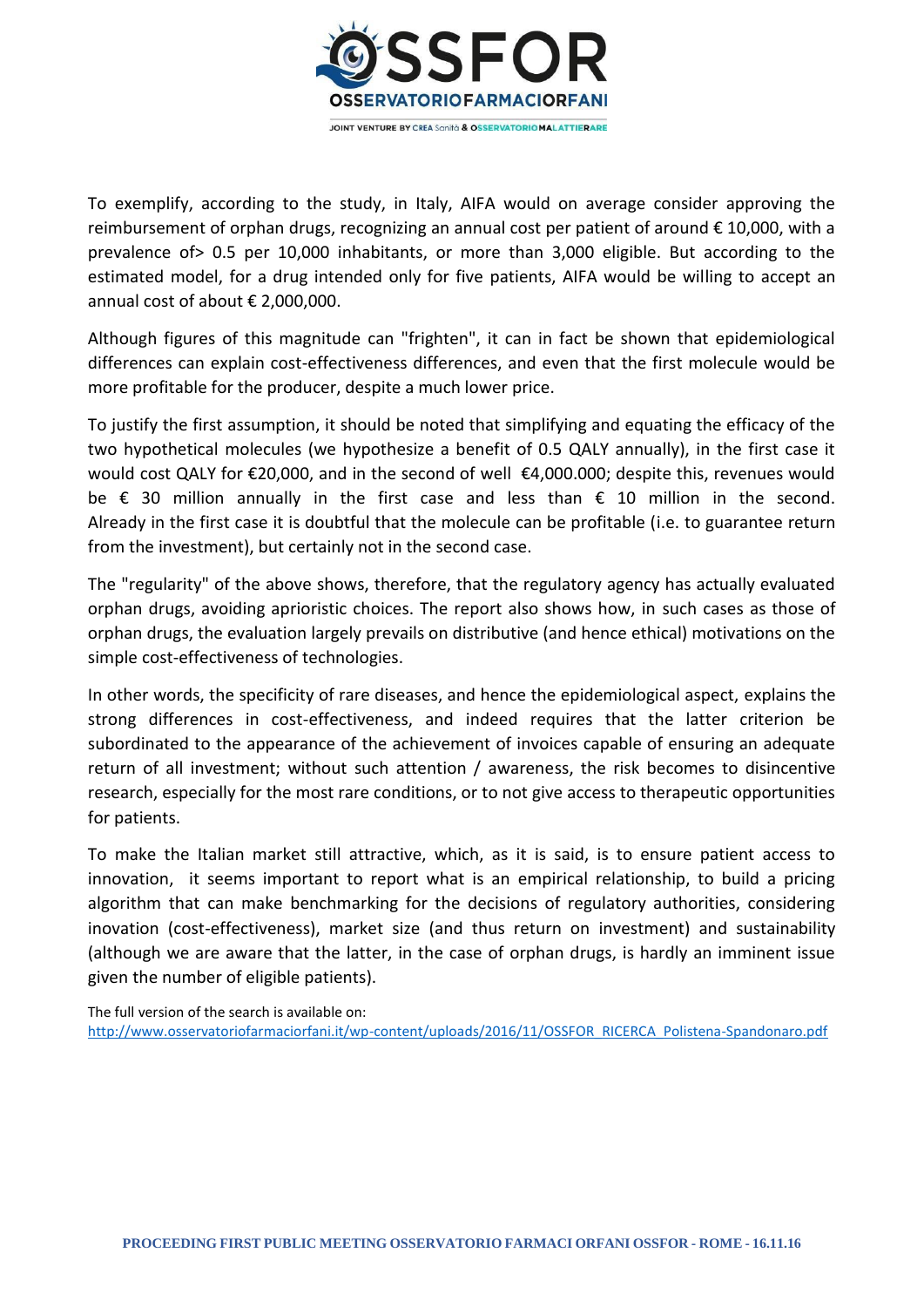

## **I PUBLIC MEETING OF OSSERVATORIO FARMACI ORFANI OSSFOR**

The report "Economic Analysis of the Impact of Rare Diseases and Evaluation Criteria for Orphan Drugs", produced by CREA Sanità, was presented at the 1st Meeting of Ombervatorio Farmaci Orfani on 16 November 2016 in Rome, Italy at "Giovanni Spadolini" Library of the Senate of the Republic of Italy. The meeting was attended by representatives of the political, institutional and business sectors who welcomed the initiative and were available to actively become involved in the development of innovative policies that could stimulate development of orphan drugs, taking into account the challenges of sustainability.

During the meeting:

- Sen. Laura Bianconi, Hygiene and Health Commission, Senate of the Republic of Italy
- Francesco Macchia, Observatory for Orphan Drugs
- Federico Spandonaro, President of C.R.E.A. Sanità
- Ilaria Ciancaleoni Bartoli, Director of Observatory for Rare Disease
- Barbara Polistena C.R.E.A. Sanità, Observatory for Orphan Drugs
- Paola Testori Coggi CPR President, AIFA
- Armando Magrelli Italian Delegate to COMP, EMA
- Monica Mazzucato Permanent Interregional Rare Disease Technical Roundtable Regional Conference of Health Ministers
- Tiberio Corona Responsible for Pharmaceutical Policy Tuscany Region
- Giovanni Monchiero, Social Affairs Committee Chamber of Deputies
- Pierluigi Russo, AIFA Economic Evaluation Office
- Laura Crippa Vice President of Biotechnology Group Farmindustria
- Ugo Capolino Perlingieri Coordinator Working Group of Rare Diseases and Orphan Drugs Assobiotec
- Mario Melazzini, Director of AIFA

The reports are published in full on the YouTube Channel of Osservatorio Farmaci Orfani https://www.youtube.com/watch?v=Nrm3BVApa4c